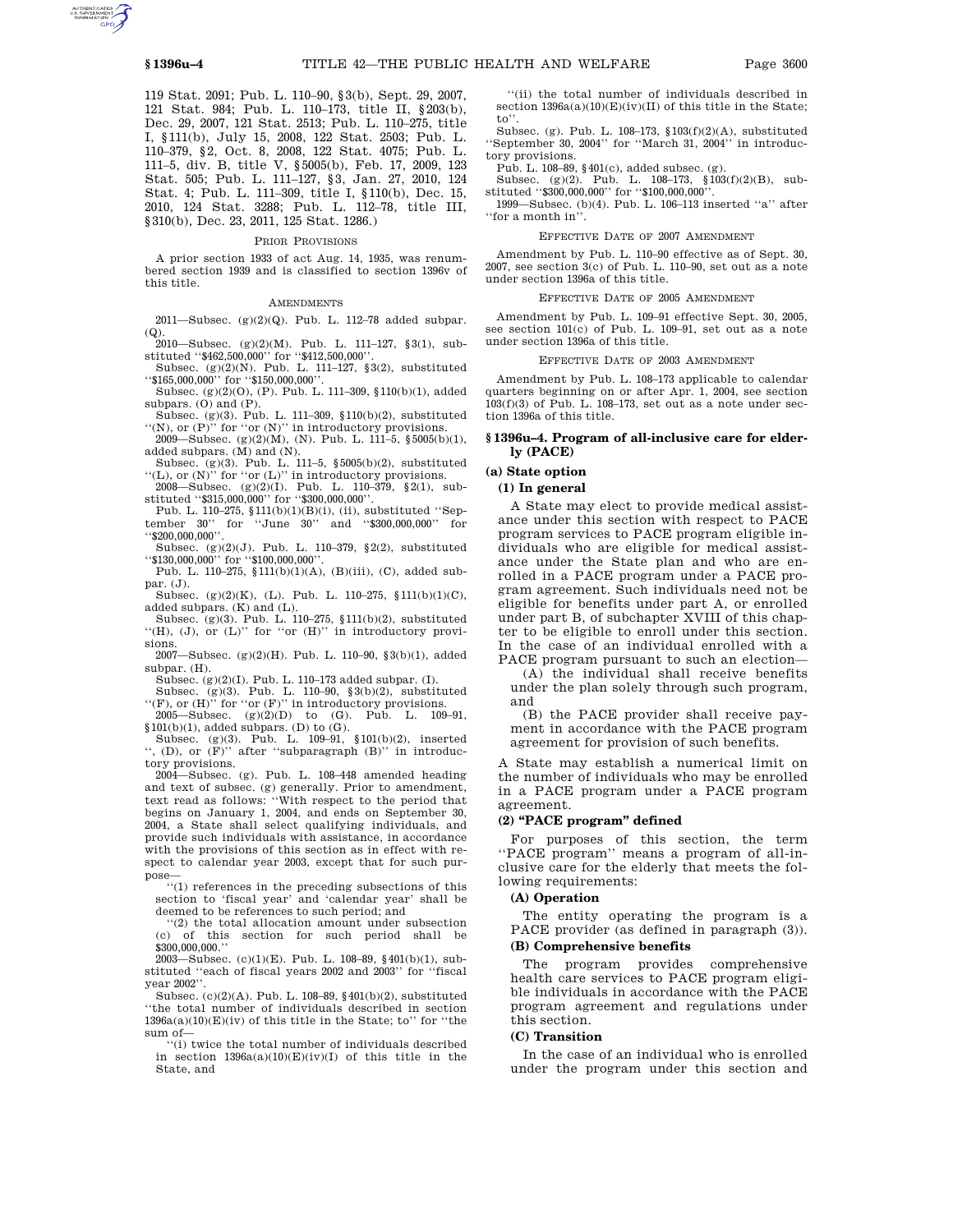whose enrollment ceases for any reason (including that the individual no longer qualifies as a PACE program eligible individual, the termination of a PACE program agreement, or otherwise), the program provides assistance to the individual in obtaining necessary transitional care through appropriate referrals and making the individual's medical records available to new providers.

#### **(3) ''PACE provider'' defined**

#### **(A) In general**

For purposes of this section, the term ''PACE provider'' means an entity that—

(i) subject to subparagraph (B), is (or is a distinct part of) a public entity or a private, nonprofit entity organized for charitable purposes under section  $501(c)(3)$  of the Internal Revenue Code of 1986, and

(ii) has entered into a PACE program agreement with respect to its operation of a PACE program.

# **(B) Treatment of private, for-profit providers**

Clause (i) of subparagraph (A) shall not apply—

(i) to entities subject to a demonstration project waiver under subsection (h) of this section; and

(ii) after the date the report under section 4804(b) of the Balanced Budget Act of 1997 is submitted, unless the Secretary determines that any of the findings described in subparagraph  $(A)$ ,  $(B)$ ,  $(C)$ , or  $(D)$  of paragraph (2) of such section are true.

# **(4) ''PACE program agreement'' defined**

For purposes of this section, the term ''PACE program agreement'' means, with respect to a PACE provider, an agreement, consistent with this section, section 1395eee of this title (if applicable), and regulations promulgated to carry out such sections, among the PACE provider, the Secretary, and a State administering agency for the operation of a PACE program by the provider under such sections.

#### **(5) ''PACE program eligible individual'' defined**

For purposes of this section, the term ''PACE program eligible individual'' means, with respect to a PACE program, an individual who—

(A) is 55 years of age or older;

(B) subject to subsection (c)(4) of this section, is determined under subsection (c) of this section to require the level of care required under the State medicaid plan for coverage of nursing facility services;

(C) resides in the service area of the PACE program; and

(D) meets such other eligibility conditions as may be imposed under the PACE program agreement for the program under subsection  $(e)(2)(A)(ii)$  of this section.

# **(6) ''PACE protocol'' defined**

For purposes of this section, the term ''PACE protocol'' means the Protocol for the Program of All-inclusive Care for the Elderly (PACE), as published by On Lok, Inc., as of April 14, 1995, or any successor protocol that

may be agreed upon between the Secretary and On Lok, Inc.

# **(7) ''PACE demonstration waiver program'' defined**

For purposes of this section, the term ''PACE demonstration waiver program'' means a demonstration program under either of the following sections (as in effect before the date of their repeal):

(A) Section 603(c) of the Social Security Amendments of 1983 (Public Law 98–21), as extended by section 9220 of the Consolidated Omnibus Budget Reconciliation Act of 1985 (Public Law 99–272).

(B) Section 9412(b) of the Omnibus Budget Reconciliation Act of 1986 (Public Law 99–509).

# **(8) ''State administering agency'' defined**

For purposes of this section, the term ''State administering agency'' means, with respect to the operation of a PACE program in a State, the agency of that State (which may be the single agency responsible for administration of the State plan under this subchapter in the State) responsible for administering PACE program agreements under this section and section 1395eee of this title in the State.

# **(9) ''Trial period'' defined**

# **(A) In general**

For purposes of this section, the term ''trial period'' means, with respect to a PACE program operated by a PACE provider under a PACE program agreement, the first 3 contract years under such agreement with respect to such program.

## **(B) Treatment of entities previously operating PACE demonstration waiver programs**

Each contract year (including a year occurring before the effective date of this section) during which an entity has operated a PACE demonstration waiver program shall be counted under subparagraph (A) as a contract year during which the entity operated a PACE program as a PACE provider under a PACE program agreement.

#### **(10) ''Regulations'' defined**

For purposes of this section, the term ''regulations'' refers to interim final or final regulations promulgated under subsection (f) of this section to carry out this section and section 1395eee of this title.

# **(b) Scope of benefits; beneficiary safeguards**

# **(1) In general**

Under a PACE program agreement, a PACE provider shall—

(A) provide to PACE program eligible individuals, regardless of source of payment and directly or under contracts with other entities, at a minimum—

(i) all items and services covered under subchapter XVIII of this chapter (for individuals enrolled under section 1395eee of this title) and all items and services covered under this subchapter, but without any limitation or condition as to amount,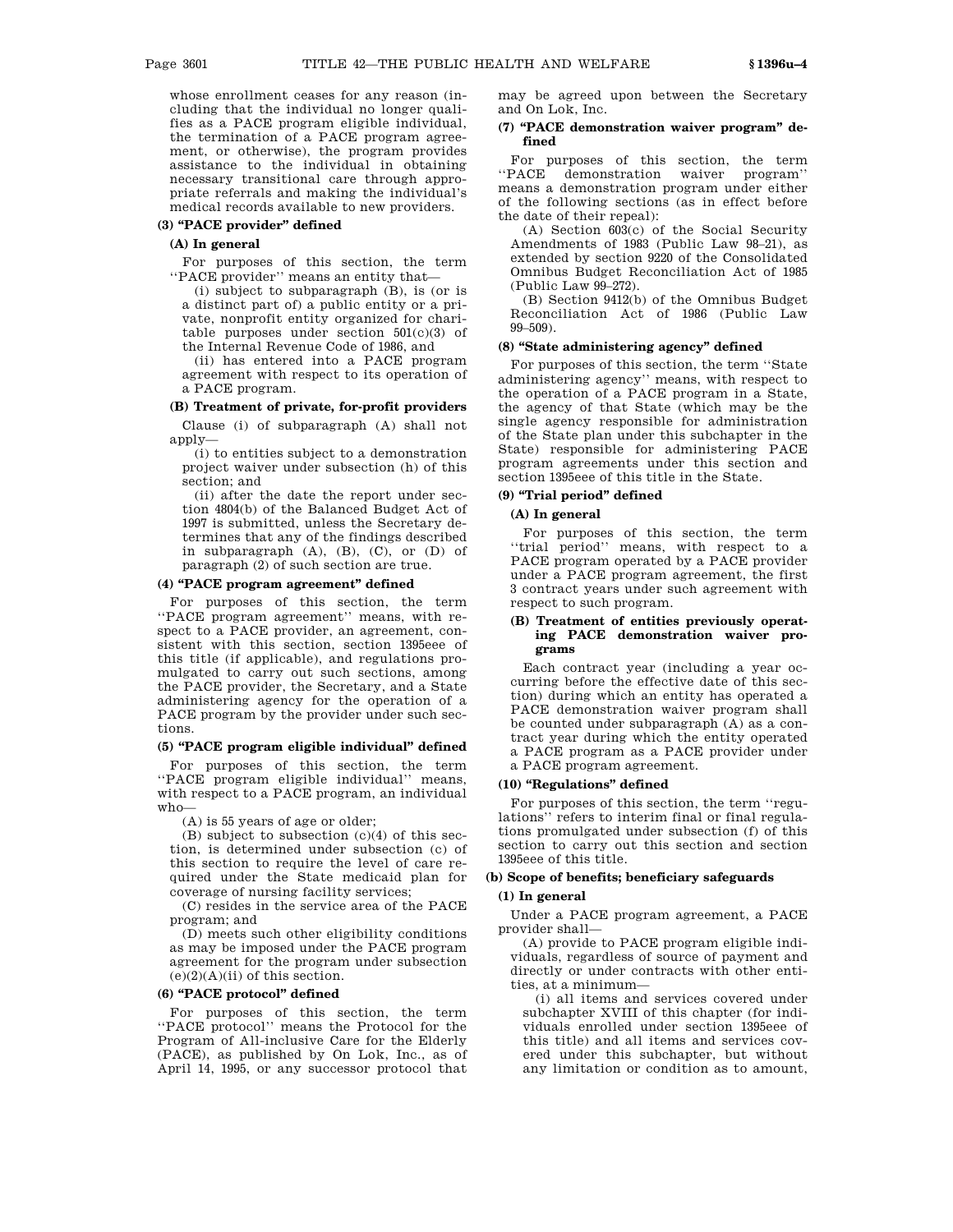duration, or scope and without application of deductibles, copayments, coinsurance, or other cost-sharing that would otherwise apply under such subchapter or this subchapter, respectively; and

(ii) all additional items and services specified in regulations, based upon those required under the PACE protocol;

(B) provide such enrollees access to necessary covered items and services 24 hours per day, every day of the year;

(C) provide services to such enrollees through a comprehensive, multidisciplinary health and social services delivery system which integrates acute and long-term care services pursuant to regulations; and

(D) specify the covered items and services that will not be provided directly by the entity, and to arrange for delivery of those items and services through contracts meeting the requirements of regulations.

#### **(2) Quality assurance; patient safeguards**

The PACE program agreement shall require the PACE provider to have in effect at a minimum—

(A) a written plan of quality assurance and improvement, and procedures implementing such plan, in accordance with regulations, and

(B) written safeguards of the rights of enrolled participants (including a patient bill of rights and procedures for grievances and appeals) in accordance with regulations and with other requirements of this subchapter and Federal and State law designed for the protection of patients.

# **(3) Treatment of medicare services furnished by noncontract physicians and other entities**

# **(A) Application of medicare advantage requirement with respect to medicare services furnished by noncontract physicians and other entities**

Section  $1395w-22(k)(1)$  of this title (relating to limitations on balance billing against MA organizations for noncontract physicians and other entities with respect to services covered under subchapter XVIII of this chapter) shall apply to PACE providers, PACE program eligible individuals enrolled with such PACE providers, and physicians and other entities that do not have a contract or other agreement establishing payment amounts for services furnished to such an individual in the same manner as such section applies to MA organizations, individuals enrolled with such organizations, and physicians and other entities referred to in such section.

# **(B) Reference to related provision for noncontract providers of services**

For the provision relating to limitations on balance billing against PACE providers for services covered under subchapter XVIII of this chapter furnished by noncontract providers of services, see section  $1395cc(a)(1)(O)$  of this title.

## **(4) Reference to related provision for services covered under this subchapter but not under subchapter XVIII**

For provisions relating to limitations on payments to providers participating under the State plan under this subchapter that do not have a contract or other agreement with a PACE provider establishing payment amounts for services covered under such plan (but not under subchapter XVIII of this chapter) when such services are furnished to enrollees of that PACE provider, see section 1396a(a)(67) of this title.

# **(c) Eligibility determinations**

#### **(1) In general**

# The determination of—

(A) whether an individual is a PACE program eligible individual shall be made under and in accordance with the PACE program agreement, and

(B) who is entitled to medical assistance under this subchapter shall be made (or who is not so entitled, may be made) by the State administering agency.

#### **(2) Condition**

An individual is not a PACE program eligible individual (with respect to payment under this section) unless the individual's health status has been determined by the Secretary or the State administering agency, in accordance with regulations, to be comparable to the health status of individuals who have participated in the PACE demonstration waiver programs. Such determination shall be based upon information on health status and related indicators (such as medical diagnoses and measures of activities of daily living, instrumental activities of daily living, and cognitive impairment) that are part of a uniform minimum data set collected by PACE providers on potential eligible individuals.

# **(3) Annual eligibility recertifications**

#### **(A) In general**

Subject to subparagraph (B), the determination described in subsection  $(a)(5)(B)$  of this section for an individual shall be reevaluated at least annually.

#### **(B) Exception**

The requirement of annual reevaluation under subparagraph (A) may be waived during a period in accordance with regulations in those cases in which the State administering agency determines that there is no reasonable expectation of improvement or significant change in an individual's condition during the period because of the severity of chronic condition, or degree of impairment of functional capacity of the individual involved.

# **(4) Continuation of eligibility**

An individual who is a PACE program eligible individual may be deemed to continue to be such an individual notwithstanding a determination that the individual no longer meets the requirement of subsection  $(a)(5)(B)$  of this section if, in accordance with regulations, in the absence of continued coverage under a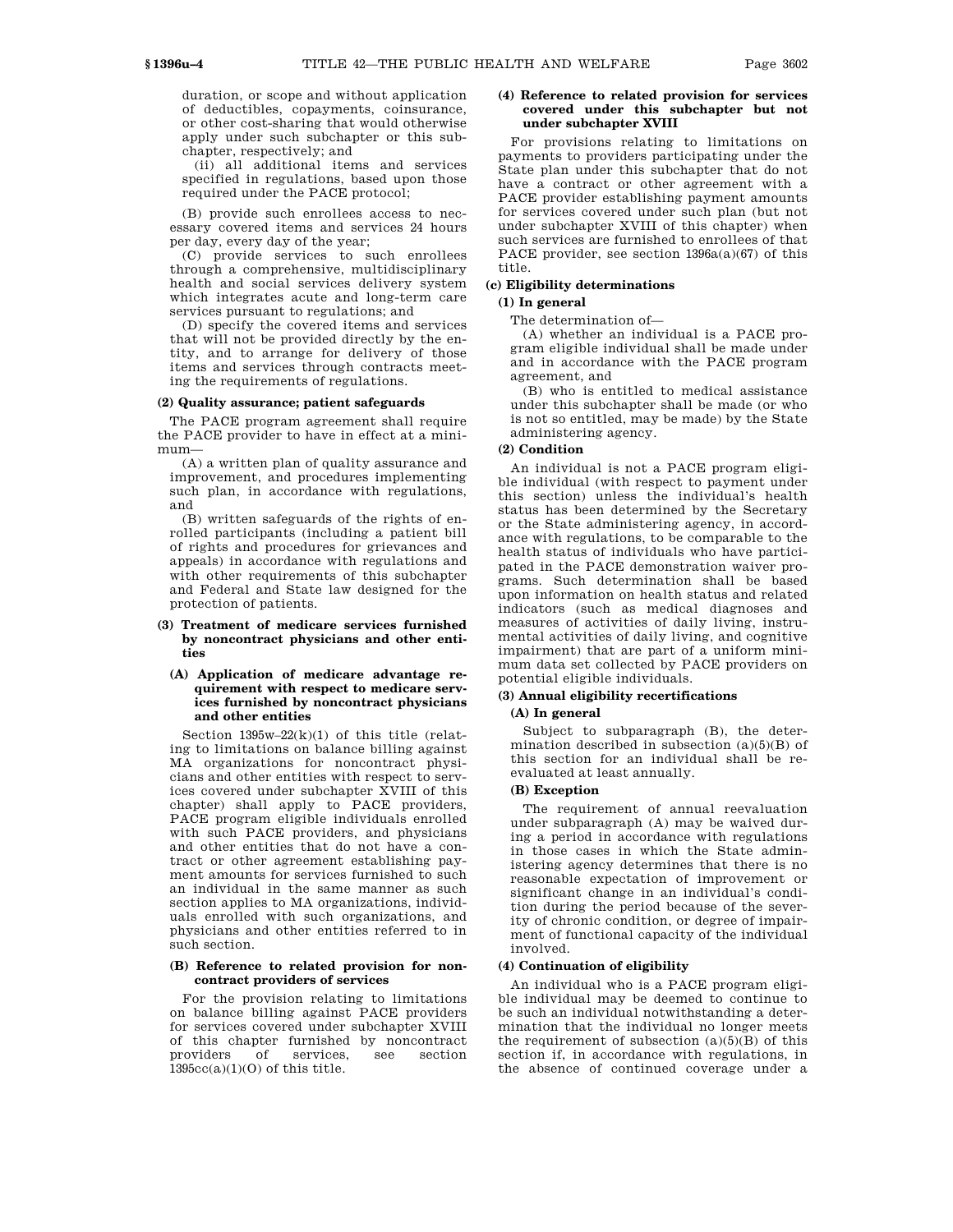PACE program the individual reasonably would be expected to meet such requirement within the succeeding 6-month period.

#### **(5) Enrollment; disenrollment**

#### **(A) Voluntary disenrollment at any time**

The enrollment and disenrollment of PACE program eligible individuals in a PACE program shall be pursuant to regulations and the PACE program agreement and shall permit enrollees to voluntarily disenroll without cause at any time.

# **(B) Limitations on disenrollment**

# **(i) In general**

Regulations promulgated by the Secretary under this section and section 1395eee of this title, and the PACE program agreement, shall provide that the PACE program may not disenroll a PACE program eligible individual except—

(I) for nonpayment of premiums (if applicable) on a timely basis; or

(II) for engaging in disruptive or threatening behavior, as defined in such regulations (developed in close consultation with State administering agencies).

#### **(ii) No disenrollment for noncompliant behavior**

Except as allowed under regulations promulgated to carry out clause (i)(II), a PACE program may not disenroll a PACE program eligible individual on the ground that the individual has engaged in noncompliant behavior if such behavior is related to a mental or physical condition of the individual. For purposes of the preceding sentence, the term ''noncompliant behavior'' includes repeated noncompliance with medical advice and repeated failure to appear for appointments.

# **(iii) Timely review of proposed nonvoluntary disenrollment**

A proposed disenrollment, other than a voluntary disenrollment, shall be subject to timely review and final determination by the Secretary or by the State administering agency (as applicable), prior to the proposed disenrollment becoming effective.

## **(d) Payments to PACE providers on a capitated basis**

#### **(1) In general**

In the case of a PACE provider with a PACE program agreement under this section, except as provided in this subsection or by regulations, the State shall make prospective monthly payments of a capitation amount for each PACE program eligible individual enrolled under the agreement under this section.

# **(2) Capitation amount**

The capitation amount to be applied under this subsection for a provider for a contract year shall be an amount specified in the PACE program agreement for the year. Such amount shall be an amount, specified under the PACE agreement, which is less than the amount that would otherwise have been made under the

State plan if the individuals were not so enrolled and shall be adjusted to take into account the comparative frailty of PACE enrollees and such other factors as the Secretary determines to be appropriate. The payment under this section shall be in addition to any payment made under section 1395eee of this title for individuals who are enrolled in a PACE program under such section.

#### **(e) PACE program agreement**

# **(1) Requirement**

# **(A) In general**

The Secretary, in close cooperation with the State administering agency, shall establish procedures for entering into, extending, and terminating PACE program agreements for the operation of PACE programs by entities that meet the requirements for a PACE provider under this section, section 1395eee of this title, and regulations.

# **(B) Numerical limitation**

# **(i) In general**

The Secretary shall not permit the number of PACE providers with which agreements are in effect under this section or under section 9412(b) of the Omnibus Budget Reconciliation Act of 1986 to exceed—

(I) 40 as of August 5, 1997, or

(II) as of each succeeding anniversary of August 5, 1997, the numerical limitation under this subparagraph for the preceding year plus 20.

Subclause (II) shall apply without regard to the actual number of agreements in effect as of a previous anniversary date.

#### **(ii) Treatment of certain private, for-profit providers**

The numerical limitation in clause (i) shall not apply to a PACE provider that—

(I) is operating under a demonstration project waiver under subsection (h) of this section, or

(II) was operating under such a waiver and subsequently qualifies for PACE provider status pursuant to subsection  $(a)(3)(B)(ii)$  of this section.

# **(2) Service area and eligibility**

#### **(A) In general**

A PACE program agreement for a PACE program—

(i) shall designate the service area of the program;

(ii) may provide additional requirements for individuals to qualify as PACE program eligible individuals with respect to the program;

(iii) shall be effective for a contract year, but may be extended for additional contract years in the absence of a notice by a party to terminate, and is subject to termination by the Secretary and the State administering agency at any time for cause (as provided under the agreement);

(iv) shall require a PACE provider to meet all applicable State and local laws and requirements; and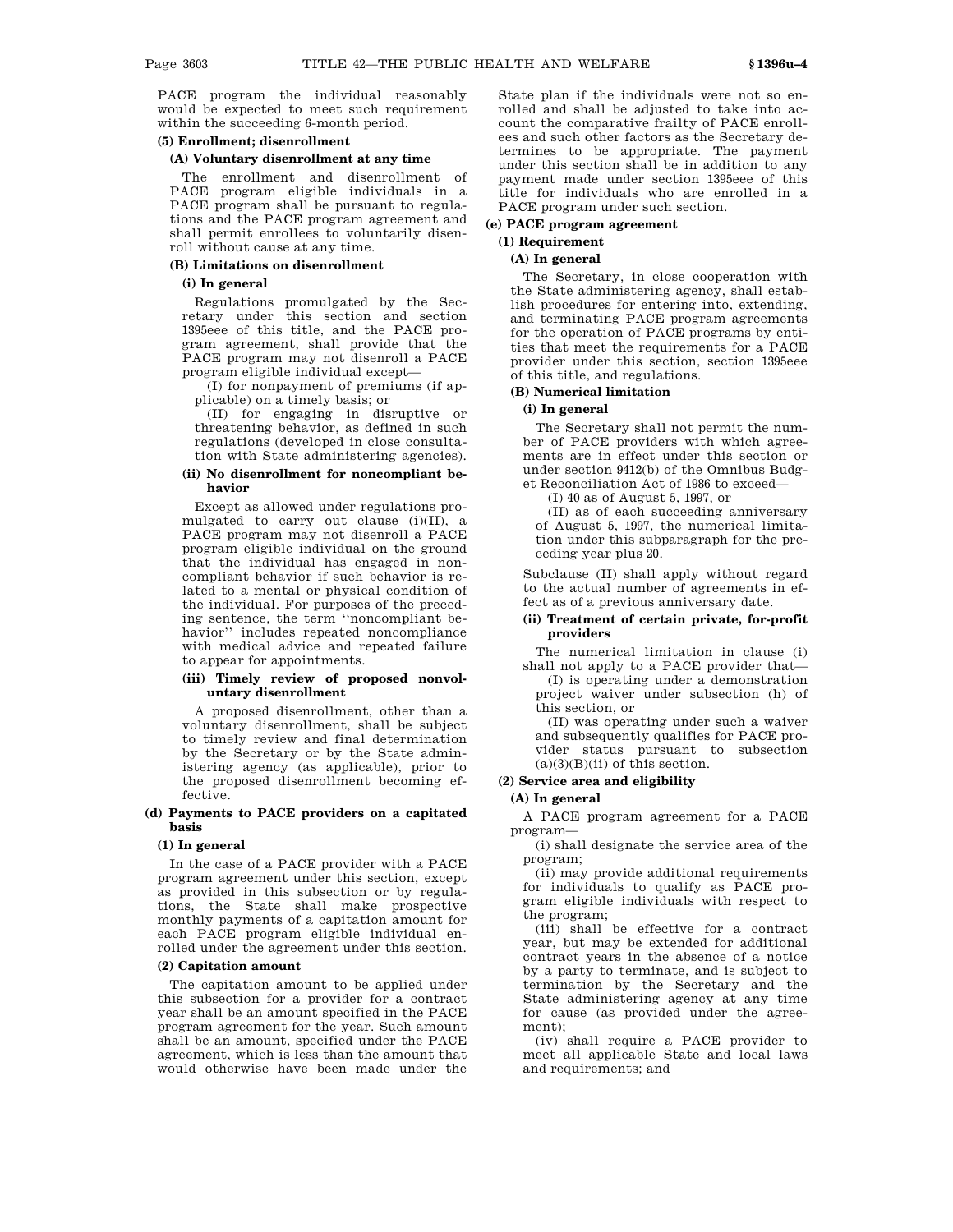(v) shall contain such additional terms and conditions as the parties may agree to, so long as such terms and conditions are consistent with this section and regulations.

# **(B) Service area overlap**

In designating a service area under a PACE program agreement under subparagraph (A)(i), the Secretary (in consultation with the State administering agency) may exclude from designation an area that is already covered under another PACE program agreement, in order to avoid unnecessary duplication of services and avoid impairing the financial and service viability of an existing program.

# **(3) Data collection; development of outcome measures**

# **(A) Data collection**

# **(i) In general**

Under a PACE program agreement, the PACE provider shall—

(I) collect data;

(II) maintain, and afford the Secretary and the State administering agency access to, the records relating to the program, including pertinent financial, medical, and personnel records; and

(III) submit to the Secretary and the State administering agency such reports as the Secretary finds (in consultation with State administering agencies) necessary to monitor the operation, cost, and effectiveness of the PACE program.

# **(ii) Requirements during trial period**

During the first 3 years of operation of a PACE program (either under this section or under a PACE demonstration waiver program), the PACE provider shall provide such additional data as the Secretary specifies in regulations in order to perform the oversight required under paragraph  $(4)(A)$ .

#### **(B) Development of outcome measures**

Under a PACE program agreement, the PACE provider, the Secretary, and the State administering agency shall jointly cooperate in the development and implementation of health status and quality of life outcome measures with respect to PACE program eligible individuals.

#### **(4) Oversight**

# **(A) Annual, close oversight during trial period**

During the trial period (as defined in subsection (a)(9) of this section) with respect to a PACE program operated by a PACE provider, the Secretary (in cooperation with the State administering agency) shall conduct a comprehensive annual review of the operation of the PACE program by the provider in order to assure compliance with the requirements of this section and regulations. Such a review shall include—

(i) an onsite visit to the program site;

(ii) comprehensive assessment of a provider's fiscal soundness;

(iii) comprehensive assessment of the provider's capacity to provide all PACE services to all enrolled participants;

(iv) detailed analysis of the entity's substantial compliance with all significant requirements of this section and regulations; and

(v) any other elements the Secretary or the State administering agency considers necessary or appropriate.

#### **(B) Continuing oversight**

After the trial period, the Secretary (in cooperation with the State administering agency) shall continue to conduct such review of the operation of PACE providers and PACE programs as may be appropriate, taking into account the performance level of a provider and compliance of a provider with all significant requirements of this section and regulations.

#### **(C) Disclosure**

The results of reviews under this paragraph shall be reported promptly to the PACE provider, along with any recommendations for changes to the provider's program, and shall be made available to the public upon request.

# **(5) Termination of PACE provider agreements**

# **(A) In general**

Under regulations—

(i) the Secretary or a State administering agency may terminate a PACE program agreement for cause, and

(ii) a PACE provider may terminate such an agreement after appropriate notice to the Secretary, the State administering agency, and enrollees.

#### **(B) Causes for termination**

In accordance with regulations establishing procedures for termination of PACE program agreements, the Secretary or a State administering agency may terminate a PACE program agreement with a PACE provider for, among other reasons, the fact that—

(i) the Secretary or State administering agency determines that—

(I) there are significant deficiencies in the quality of care provided to enrolled participants; or

(II) the provider has failed to comply substantially with conditions for a program or provider under this section or section 1395eee of this title; and

(ii) the entity has failed to develop and successfully initiate, within 30 days of the date of the receipt of written notice of such a determination, a plan to correct the deficiencies, or has failed to continue implementation of such a plan.

#### **(C) Termination and transition procedures**

An entity whose PACE provider agreement is terminated under this paragraph shall implement the transition procedures required under subsection (a)(2)(C) of this section.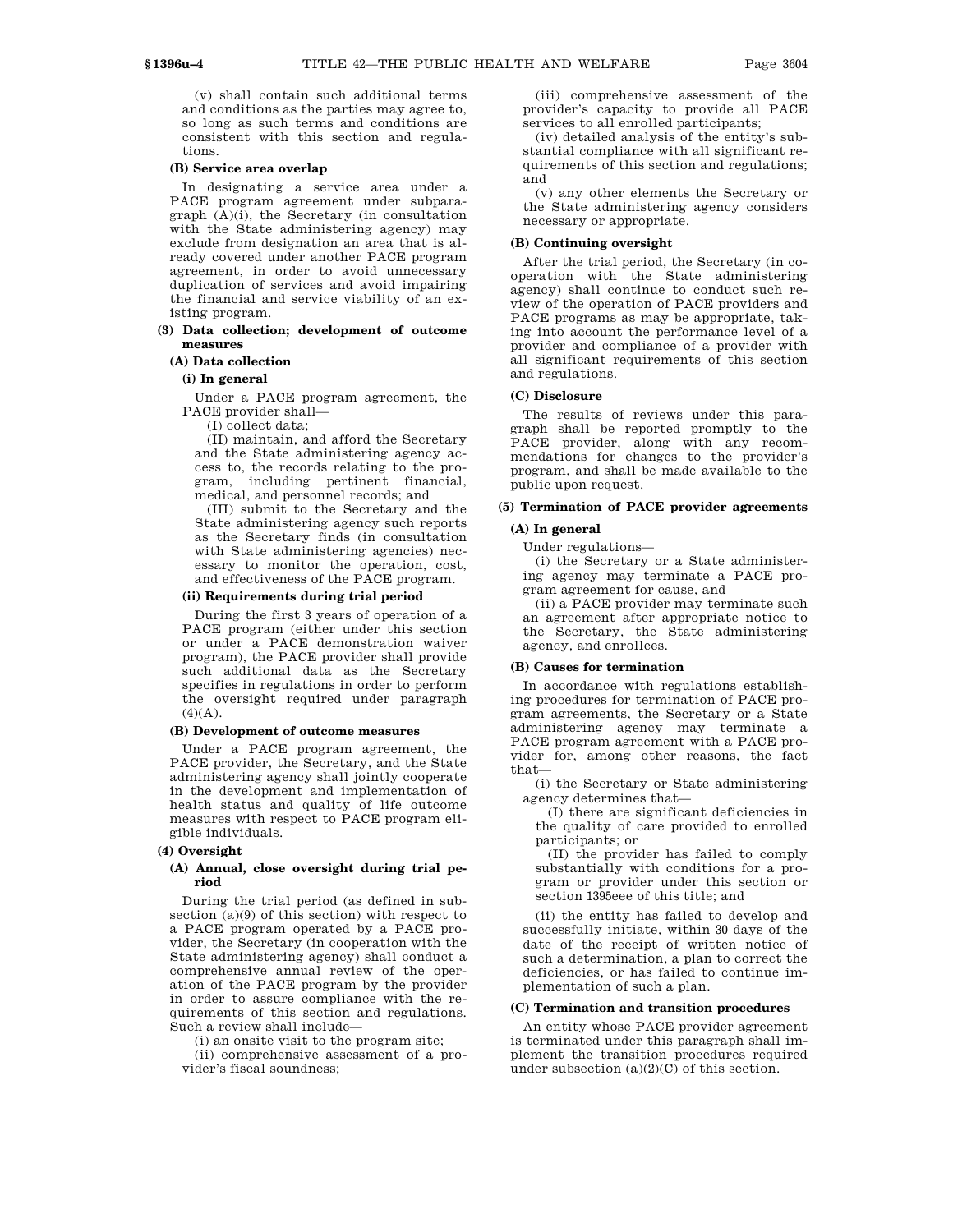# **(6) Secretary's oversight; enforcement authority**

# **(A) In general**

Under regulations, if the Secretary determines (after consultation with the State administering agency) that a PACE provider is failing substantially to comply with the requirements of this section and regulations, the Secretary (and the State administering agency) may take any or all of the following actions:

(i) Condition the continuation of the PACE program agreement upon timely execution of a corrective action plan.

(ii) Withhold some or all further payments under the PACE program agreement under this section or section 1395eee of this title with respect to PACE program services furnished by such provider until the deficiencies have been corrected.

(iii) Terminate such agreement.

#### **(B) Application of intermediate sanctions**

Under regulations, the Secretary may provide for the application against a PACE provider of remedies described in section  $1395w-27(g)(2)$  (or, for periods before January 1, 1999, section 1395mm(i)(6)(B) of this title) or 1396b(m)(5)(B) of this title in the case of violations by the provider of the type described in section 1395w–27(g)(1) (or  $1395mm(i)(6)(A)$  of this title for such periods) or 1396b(m)(5)(A) of this title, respectively (in relation to agreements, enrollees, and requirements under section 1395eee of this title or this section, respectively).

#### **(7) Procedures for termination or imposition of sanctions**

Under regulations, the provisions of section 1395w–27(h) of this title (or for periods before January 1, 1999, section  $1395mm(i)(9)$  of this title) shall apply to termination and sanctions respecting a PACE program agreement and PACE provider under this subsection in the same manner as they apply to a termination and sanctions with respect to a contract and a Medicare+Choice organization under part C of subchapter XVIII of this chapter (or for such periods an eligible organization under section 1395mm of this title).

# **(8) Timely consideration of applications for PACE program provider status**

In considering an application for PACE provider program status, the application shall be deemed approved unless the Secretary, within 90 days after the date of the submission of the application to the Secretary, either denies such request in writing or informs the applicant in writing with respect to any additional information that is needed in order to make a final determination with respect to the application. After the date the Secretary receives such additional information, the application shall be deemed approved unless the Secretary, within 90 days of such date, denies such request.

# **(f) Regulations (1) In general**

The Secretary shall issue interim final or final regulations to carry out this section and section 1395eee of this title.

# **(2) Use of PACE protocol**

# **(A) In general**

In issuing such regulations, the Secretary shall, to the extent consistent with the provisions of this section, incorporate the requirements applied to PACE demonstration waiver programs under the PACE protocol.

# **(B) Flexibility**

In order to provide for reasonable flexibility in adapting the PACE service delivery model to the needs of particular organizations (such as those in rural areas or those that may determine it appropriate to use nonstaff physicians according to State licensing law requirements) under this section and section 1395eee of this title, the Secretary (in close consultation with State administering agencies) may modify or waive provisions of the PACE protocol so long as any such modification or waiver is not inconsistent with and would not impair the essential elements, objectives, and requirements of this section, but may not modify or waive any of the following provisions:

(i) The focus on frail elderly qualifying individuals who require the level of care provided in a nursing facility.

(ii) The delivery of comprehensive, integrated acute and long-term care services.

(iii) The interdisciplinary team approach to care management and service delivery.

(iv) Capitated, integrated financing that allows the provider to pool payments received from public and private programs and individuals.

(v) The assumption by the provider of full financial risk.

#### **(C) Continuation of modifications or waivers of operational requirements under demonstration status**

If a PACE program operating under demonstration authority has contractual or other operating arrangements which are not otherwise recognized in regulation and which were in effect on July  $1<sup>1</sup>$  2000, the Secretary (in close consultation with, and with the concurrence of, the State administering agency) shall permit any such program to continue such arrangements so long as such arrangements are found by the Secretary and the State to be reasonably consistent with the objectives of the PACE program.

# **(3) Application of certain additional beneficiary and program protections**

# **(A) In general**

In issuing such regulations and subject to subparagraph (B), the Secretary may apply with respect to PACE programs, providers, and agreements such requirements of part C of subchapter XVIII of this chapter (or, for

<sup>1</sup>So in original. Probably should be followed by a comma.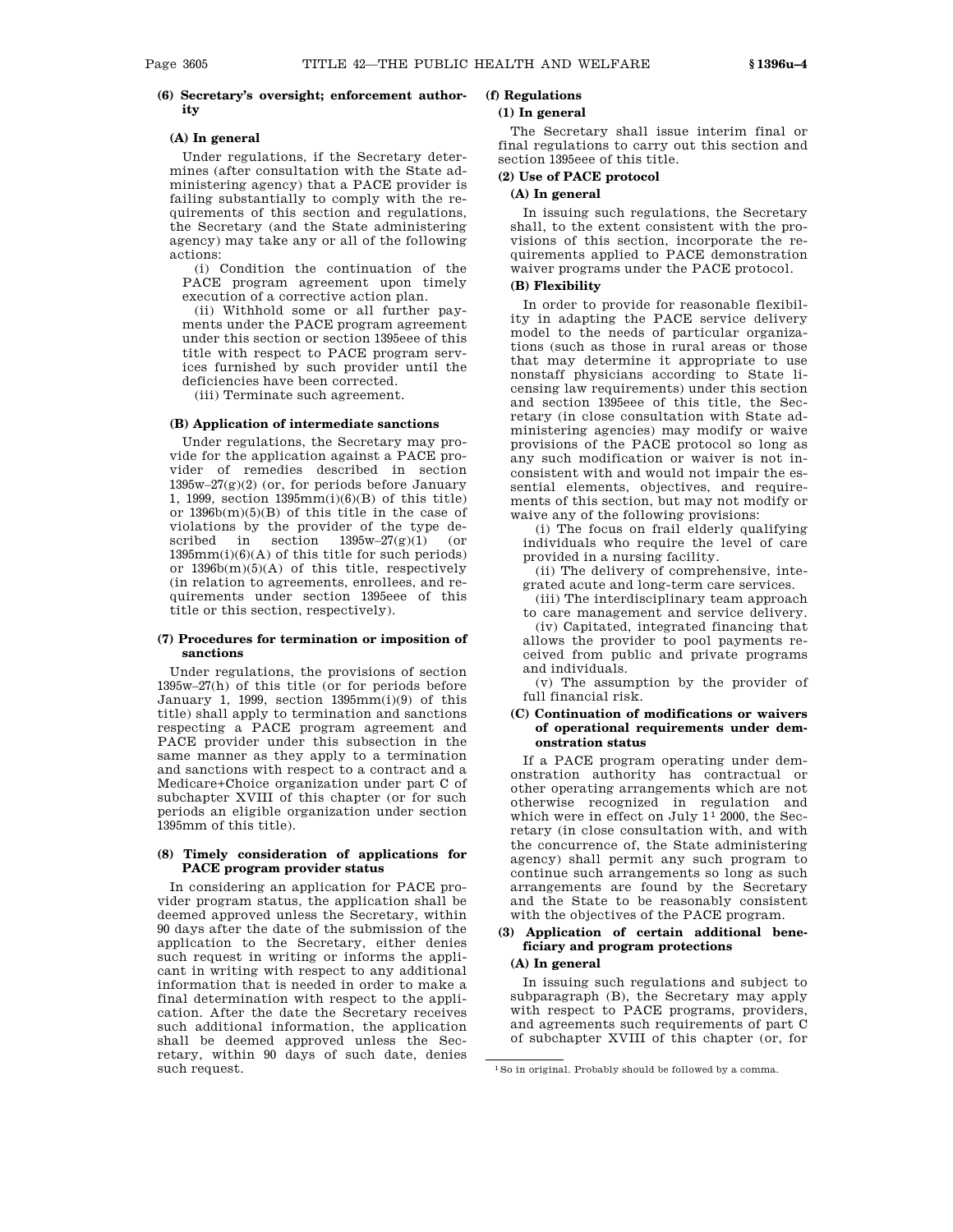periods before January 1, 1999, section 1395mm of this title) and sections 1396b(m) and 1396u–2 of this title relating to protection of beneficiaries and program integrity as would apply to Medicare+Choice organizations under such part C (or for such periods eligible organizations under risk-sharing contracts under section 1395mm of this title) and to medicaid managed care organizations under prepaid capitation agreements under section 1396b(m) of this title.

#### **(B) Considerations**

In issuing such regulations, the Secretary shall—

(i) take into account the differences between populations served and benefits provided under this section and under part C of subchapter XVIII of this chapter (or, for periods before January 1, 1999, section 1395mm of this title) and section 1396b(m) of this title;

(ii) not include any requirement that conflicts with carrying out PACE programs under this section; and

(iii) not include any requirement restricting the proportion of enrollees who are eligible for benefits under this subchapter or subchapter XVIII of this chapter.

#### **(4) Construction**

Nothing in this subsection shall be construed as preventing the Secretary from including in regulations provisions to ensure the health and safety of individuals enrolled in a PACE program under this section that are in addition to those otherwise provided under paragraphs (2) and (3).

#### **(g) Waivers of requirements**

With respect to carrying out a PACE program under this section, the following requirements of this subchapter (and regulations relating to such requirements) shall not apply:

(1) Section 1396a(a)(1) of this title, relating to any requirement that PACE programs or PACE program services be provided in all areas of a State.

(2) Section  $1396a(a)(10)$  of this title, insofar as such section relates to comparability of services among different population groups.

(3) Sections  $1396a(a)(23)$  and  $1396n(b)(4)$  of this title, relating to freedom of choice of providers under a PACE program.

(4) Section  $1396b(m)(2)(A)$  of this title, insofar as it restricts a PACE provider from receiving prepaid capitation payments.

(5) Such other provisions of this subchapter that, as added or amended by the Balanced Budget Act of 1997, the Secretary determines are inapplicable to carrying out a PACE program under this section.

#### **(h) Demonstration project for for-profit entities (1) In general**

In order to demonstrate the operation of a PACE program by a private, for-profit entity, the Secretary (in close consultation with State administering agencies) shall grant waivers from the requirement under subsection (a)(3) of this section that a PACE provider may not be a for-profit, private entity.

# **(2) Similar terms and conditions**

# **(A) In general**

Except as provided under subparagraph (B), and paragraph (1), the terms and conditions for operation of a PACE program by a provider under this subsection shall be the same as those for PACE providers that are nonprofit, private organizations.

#### **(B) Numerical limitation**

The number of programs for which waivers are granted under this subsection shall not exceed 10. Programs with waivers granted under this subsection shall not be counted against the numerical limitation specified in subsection  $(e)(1)(B)$  of this section.

# **(i) Post-eligibility treatment of income**

A State may provide for post-eligibility treatment of income for individuals enrolled in PACE programs under this section in the same manner as a State treats post-eligibility income for individuals receiving services under a waiver under section 1396n(c) of this title.

#### **(j) Miscellaneous provisions**

Nothing in this section or section 1395eee of this title shall be construed as preventing a PACE provider from entering into contracts with other governmental or nongovernmental payers for the care of PACE program eligible individuals who are not eligible for benefits under part A, or enrolled under part B, of subchapter XVIII of this chapter or eligible for medical assistance under this subchapter.

(Aug. 14, 1935, ch. 531, title XIX, §1934, as added Pub. L. 105–33, title IV, §4802(a)(3), Aug. 5, 1997, 111 Stat. 539; amended Pub. L. 106–554, §1(a)(6) [title IX, §902(b)], Dec. 21, 2000, 114 Stat. 2763, 2763A–583; Pub. L. 108–173, title II, §236(b)(2), Dec. 8, 2003, 117 Stat. 2211.)

#### REFERENCES IN TEXT

The Internal Revenue Code of 1986, referred to in subsec.  $(a)(3)(A)(i)$ , is classified generally to Title 26, Internal Revenue Code.

The Balanced Budget Act of 1997, referred to in subsecs. (a)(3)(B)(ii) and (g)(5), is Pub. L. 105–33, Aug. 5, 1997, 111 Stat. 251. Section 4804(b) of the Act is set out as a note under section 1395eee of this title. For complete classification of this Act to the Code, see Tables.

Section 603(c) of the Social Security Amendments of 1983, referred to in subsec.  $(a)(7)(A)$ , is section 603 $(c)$  of Pub. L. 98–21, title VI, Apr. 20, 1983, 97 Stat. 168, which was not classified to the Code and was repealed by Pub. L. 105–33, title IV, §4803(d), Aug. 5, 1997, 111 Stat. 550, subject to transition provisions.

Section 9220 of the Consolidated Omnibus Budget Reconciliation Act of 1985, referred to in subsec.  $(a)(7)(A)$ , is section 9220 of Pub. L. 99-272, title IX, Apr. 7, 1986, 100 Stat. 183, which was not classified to the Code and was repealed by Pub. L. 105–33, title IV, §4803(d), Aug. 5, 1997, 111 Stat. 550, subject to transition provisions.

Section 9412(b) of the Omnibus Budget Reconciliation Act of 1986, referred to in subsecs. (a)(7)(B) and  $(e)(1)(B)(i)$ , is section 9412(b) of Pub. L. 99-509, title IX, Oct. 21, 1986, 100 Stat. 2062, which was not classified to the Code and was repealed by Pub. L. 105–33, title IV, §4803(d), Aug. 5, 1997, 111 Stat. 550, subject to transition provisions.

For the effective date of this section, referred to in subsec. (a)(9)(B), see section 4803 of Pub. L. 105–33, set out as a Transition; Regulations note under section 1395eee of this title.